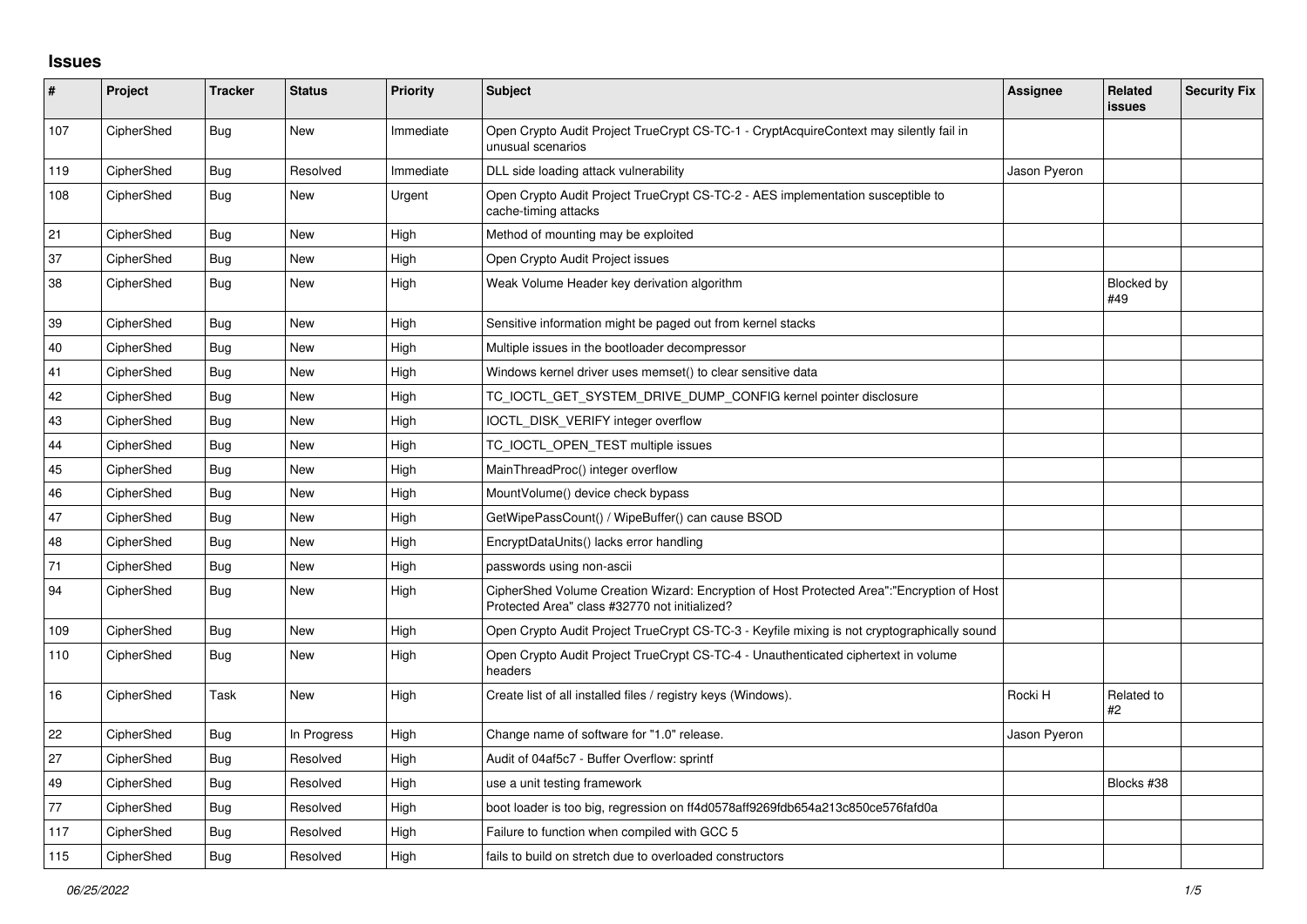| $\pmb{\#}$ | Project    | <b>Tracker</b> | <b>Status</b> | <b>Priority</b> | Subject                                                                                                  | <b>Assignee</b> | Related<br><b>issues</b> | <b>Security Fix</b> |
|------------|------------|----------------|---------------|-----------------|----------------------------------------------------------------------------------------------------------|-----------------|--------------------------|---------------------|
| 35         | CipherShed | Feature        | Resolved      | High            | use Doxygen                                                                                              |                 |                          |                     |
| 14         | CipherShed | <b>Bug</b>     | <b>New</b>    | Normal          | Fixes urls in ui (/applink? links)                                                                       |                 | Related to<br>#25        |                     |
| 26         | CipherShed | Bug            | <b>New</b>    | Normal          | Large External Drive Support on Mac (>512byte sector size)                                               |                 |                          |                     |
| 23         | CipherShed | <b>Bug</b>     | New           | Normal          | Windows 8 / 8.1 Fast Startup                                                                             | Rocki H         |                          |                     |
| 31         | CipherShed | <b>Bug</b>     | <b>New</b>    | Normal          | there is duplicate code for password character checking                                                  | Jason Pyeron    | Related to<br>#30        |                     |
| 63         | CipherShed | <b>Bug</b>     | New           | Normal          | 64 bit gui on 64 bit systems                                                                             |                 | Related to<br>#65        |                     |
| 72         | CipherShed | Bug            | <b>New</b>    | Normal          | The installation fails, but a message (from windows?) says it succeeds and asks if you want<br>to reboot |                 |                          |                     |
| 73         | CipherShed | <b>Bug</b>     | New           | Normal          | Truecrypt icon showing in taskbar                                                                        |                 |                          |                     |
| 74         | CipherShed | <b>Bug</b>     | <b>New</b>    | Normal          | Hardcoded Build date in Help->About window                                                               |                 |                          |                     |
| 76         | CipherShed | <b>Bug</b>     | New           | Normal          | MakeSelfExtractingPackage used in CI cannot have dialog boxes                                            |                 |                          |                     |
| 78         | CipherShed | <b>Bug</b>     | New           | Normal          | update the ciphershed.org website, automatically                                                         |                 |                          |                     |
| 83         | CipherShed | <b>Bug</b>     | New           | Normal          | deduplicate file names                                                                                   |                 |                          |                     |
| 84         | CipherShed | <b>Bug</b>     | <b>New</b>    | Normal          | wcsncpy is subject to buffer overflow                                                                    |                 |                          |                     |
| 85         | CipherShed | <b>Bug</b>     | <b>New</b>    | Normal          | Digcode.c is 9917 lines long, split it up                                                                |                 |                          |                     |
| 88         | CipherShed | <b>Bug</b>     | New           | Normal          | smart card support for containers                                                                        |                 |                          |                     |
| 95         | CipherShed | <b>Bug</b>     | <b>New</b>    | Normal          | Platform/SystemException.h and Common/Exception.h define the same class/struct                           |                 |                          |                     |
| 111        | CipherShed | <b>Bug</b>     | New           | Normal          | ui does not show free drives below c: e.g. A: or B:                                                      | Niklas Lemcke   |                          |                     |
| 116        | CipherShed | <b>Bug</b>     | New           | Normal          | create an option for private/global volume mounting                                                      |                 |                          |                     |
| 118        | CipherShed | <b>Bug</b>     | New           | Normal          | upgrading truecrpyt fails if truecrypt is pinned to the taskbar                                          |                 |                          |                     |
| 123        | CipherShed | Bug            | New           | Normal          | losetup anomaly with OpenSUSE 13.1                                                                       |                 |                          |                     |
| 32         | CipherShed | Feature        | <b>New</b>    | Normal          | truecrypt.ch ideas thread                                                                                |                 |                          |                     |
| 33         | CipherShed | Feature        | New           | Normal          | windows comamnd line volume creation                                                                     |                 |                          |                     |
| 34         | CipherShed | Feature        | New           | Normal          | windows mount point support                                                                              |                 | Related to<br>#60        |                     |
| 36         | CipherShed | Feature        | New           | Normal          | support multiple actors to open an encrypted volume                                                      |                 |                          |                     |
| 50         | CipherShed | Feature        | New           | Normal          | Linux FDE                                                                                                |                 | Related to<br>#5         |                     |
| 57         | CipherShed | Feature        | New           | Normal          | Skein support                                                                                            |                 |                          |                     |
| 60         | CipherShed | Feature        | New           | Normal          | Enhanced UX - shell extension for container management                                                   |                 | Related to<br>#34        |                     |
| 61         | CipherShed | Feature        | New           | Normal          | optionally support TPM                                                                                   |                 |                          |                     |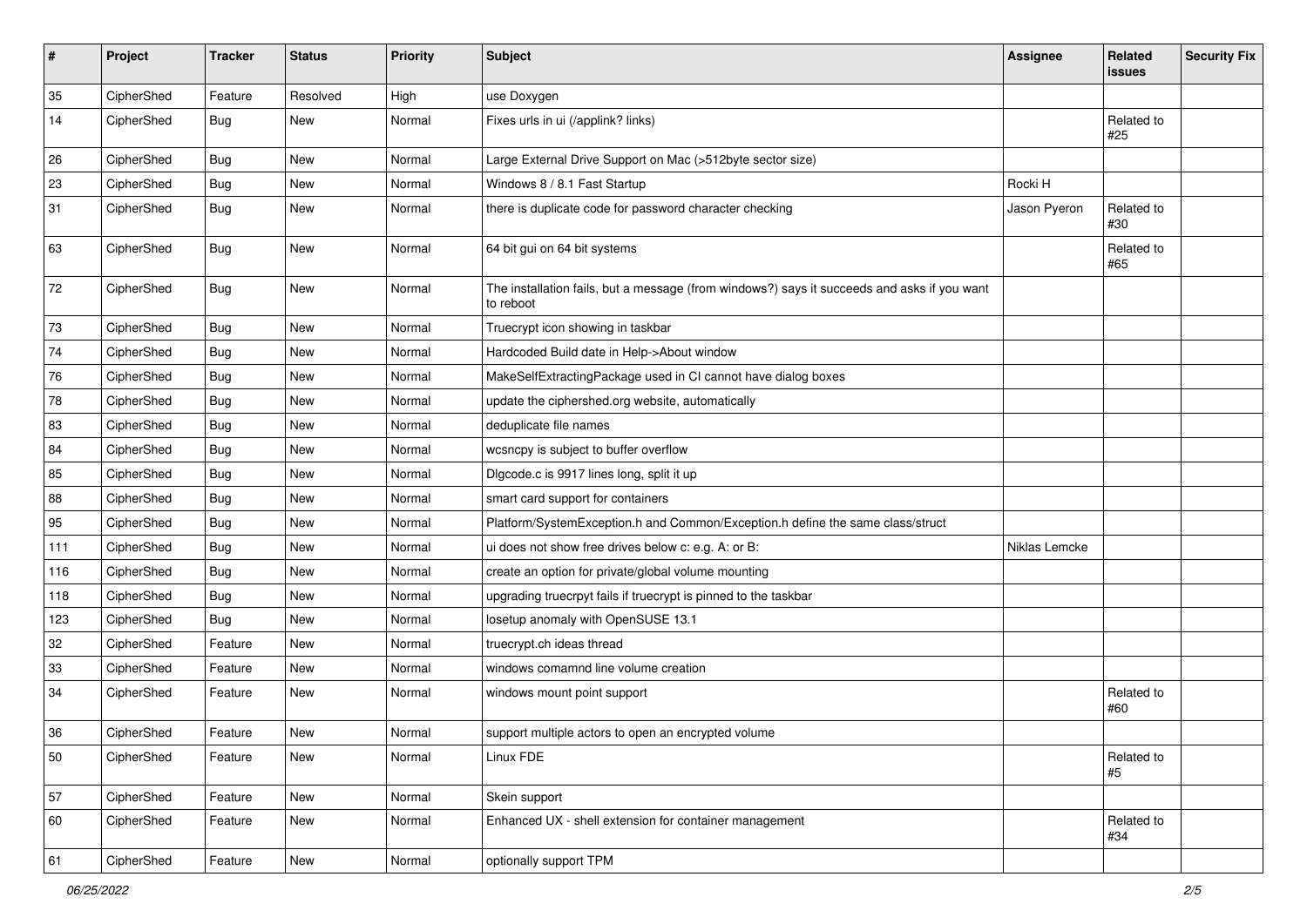| #              | Project    | <b>Tracker</b> | <b>Status</b> | <b>Priority</b> | Subject                                                                                       | <b>Assignee</b>      | Related<br><b>issues</b>                                  | <b>Security Fix</b> |
|----------------|------------|----------------|---------------|-----------------|-----------------------------------------------------------------------------------------------|----------------------|-----------------------------------------------------------|---------------------|
| 62             | CipherShed | Feature        | <b>New</b>    | Normal          | Administrative Configuration for Enterprise IT                                                |                      |                                                           |                     |
| 65             | CipherShed | Feature        | New           | Normal          | pure 64 bit version for windows                                                               |                      | Related to<br>#63                                         |                     |
| 66             | CipherShed | Feature        | <b>New</b>    | Normal          | provide robust API for usermode interaction with kernel driver                                |                      |                                                           |                     |
| 67             | CipherShed | Feature        | <b>New</b>    | Normal          | print a backup                                                                                |                      |                                                           |                     |
| 70             | CipherShed | Feature        | New           | Normal          | track git info in build                                                                       |                      |                                                           |                     |
| 81             | CipherShed | Feature        | New           | Normal          | Decrypt System drive via commandline                                                          |                      |                                                           |                     |
| 82             | CipherShed | Feature        | New           | Normal          | add sparse file detection to non-windows versions                                             |                      |                                                           |                     |
| 89             | CipherShed | Feature        | <b>New</b>    | Normal          | Support the Common Criteria Collaborative Protection Profile for Full Disk Encryption         |                      |                                                           |                     |
| 90             | CipherShed | Feature        | New           | Normal          | cipher setting preference file                                                                |                      |                                                           |                     |
| 91             | CipherShed | Feature        | New           | Normal          | use linked libraries in kernel driver to isolate logical units and later support plugins      |                      |                                                           |                     |
| 92             | CipherShed | Feature        | New           | Normal          | allow change of cipher/key on encrypted container without decrypting                          |                      |                                                           |                     |
| 93             | CipherShed | Feature        | New           | Normal          | support "quick" encrypt for new media (especially flash/SSD)                                  |                      |                                                           |                     |
| 96             | CipherShed | Feature        | New           | Normal          | installer to incorporate a post-installation quick-start wizard                               |                      |                                                           |                     |
| 97             | CipherShed | Feature        | New           | Normal          | Suggestion 1 - Do not use unknown terminology                                                 | Niklas Lemcke        |                                                           |                     |
| 98             | CipherShed | Feature        | New           | Normal          | Suggestion 2 - Do not misuse native UI controls                                               | Niklas Lemcke        |                                                           |                     |
| 102            | CipherShed | Feature        | New           | Normal          | support for serial console in bootloader                                                      |                      |                                                           |                     |
| 99             | CipherShed | Feature        | New           | Normal          | Suggestion 3-Separate required and optional input parameters                                  |                      |                                                           |                     |
| 100            | CipherShed | Feature        | New           | Normal          | Suggestion 4-Display the consequences of an action immediately (Immediacy of<br>consequences) |                      |                                                           |                     |
| 121            | CipherShed | Feature        | New           | Normal          | Support "not" burning CD on encrypting disk operation                                         |                      | Related to<br>#68                                         |                     |
| 122            | CipherShed | Feature        | <b>New</b>    | Normal          | support key escrow                                                                            |                      | Related to<br>#68                                         |                     |
| 124            | CipherShed | Feature        | <b>New</b>    | Normal          | investigate switch to FUDforum from phpBB                                                     |                      |                                                           |                     |
| 1              | CipherShed | Task           | New           | Normal          | Detailed review of Windows constant strings                                                   | Paweł<br>Zegartowski | Related to<br>#2                                          |                     |
| $\sqrt{2}$     | CipherShed | Task           | <b>New</b>    | Normal          | Upgrade installer to uninstall TrueCrypt                                                      |                      | Related to<br>#1, Related<br>to #13,<br>Related to<br>#16 |                     |
| 3              | CipherShed | Task           | <b>New</b>    | Normal          | Finish initial bitmaps and icons                                                              |                      |                                                           |                     |
| $\overline{4}$ | CipherShed | Task           | New           | Normal          | Get Windows executable signing key                                                            | <b>Bill Cox</b>      |                                                           |                     |
| $\overline{5}$ | CipherShed | Task           | New           | Normal          | Linux build, installer, VM                                                                    | Kyle Marek           | Related to<br>#50                                         |                     |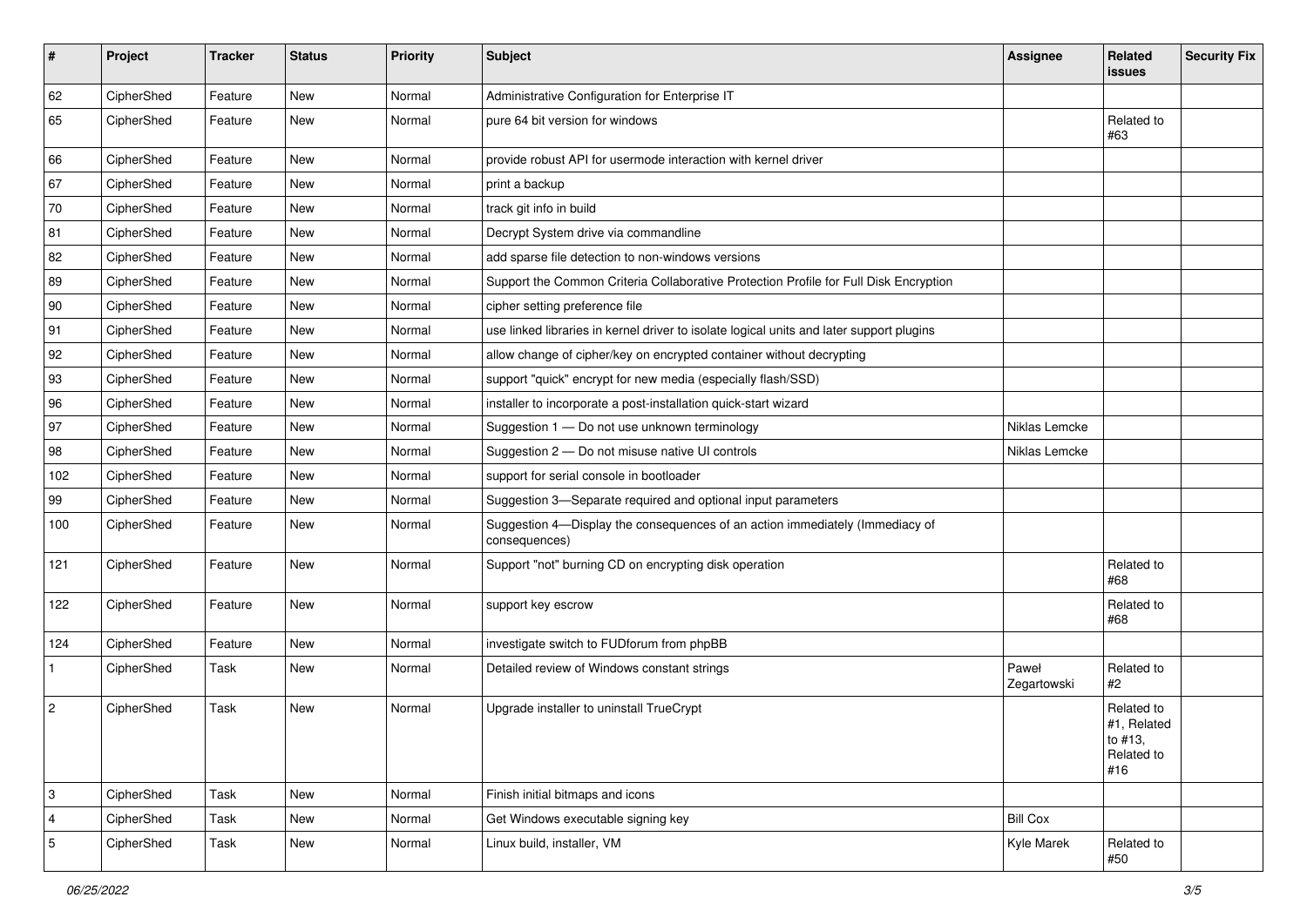| #   | Project    | <b>Tracker</b> | <b>Status</b> | <b>Priority</b> | <b>Subject</b>                                                                | Assignee                    | Related<br>issues | <b>Security Fix</b> |
|-----|------------|----------------|---------------|-----------------|-------------------------------------------------------------------------------|-----------------------------|-------------------|---------------------|
| 6   | CipherShed | Task           | New           | Normal          | Windows build, installer, VM                                                  | <b>Bill Cox</b>             |                   |                     |
| 7   | CipherShed | Task           | New           | Normal          | Mac build, installer, VM                                                      | Jason Pyeron                |                   |                     |
| 8   | CipherShed | Task           | New           | Normal          | Get graphics artist to work on artwork, icons                                 |                             |                   |                     |
| 9   | CipherShed | Task           | New           | Normal          | Create check-list of features to be tested                                    | Pier-Luc Caron<br>St-Pierre |                   |                     |
| 13  | CipherShed | Task           | New           | Normal          | List of all version numbers                                                   | Rocki H                     | Related to<br>#2  |                     |
| 15  | CipherShed | Task           | New           | Normal          | Create Gnu Info page                                                          | Eugene Wang                 | Related to<br>#12 |                     |
| 17  | CipherShed | Task           | New           | Normal          | Create debian packaging                                                       |                             |                   |                     |
| 18  | CipherShed | Task           | <b>New</b>    | Normal          | Create rpm packaging                                                          |                             |                   |                     |
| 19  | CipherShed | Task           | New           | Normal          | Create pkgbuild for arch                                                      |                             |                   |                     |
| 20  | CipherShed | Task           | New           | Normal          | Create dmg for os x                                                           |                             |                   |                     |
| 24  | CipherShed | Task           | <b>New</b>    | Normal          | Add Windows 8 / Server 2012                                                   | Rocki H                     |                   |                     |
| 25  | CipherShed | Task           | New           | Normal          | Broken applinks                                                               |                             | Related to<br>#14 |                     |
| 64  | CipherShed | Task           | New           | Normal          | Rewrite or remove LongReverse in Common/Dlgcode.c                             |                             |                   |                     |
| 114 | CipherShed | Task           | New           | Normal          | Real, unified makefiles                                                       | Kyle Marek                  |                   |                     |
| 51  | CipherShed | <b>Bug</b>     | In Progress   | Normal          | <b>GUID Partition Table (GPT)</b>                                             | Jason Pyeron                | Related to<br>#55 |                     |
| 55  | CipherShed | <b>Bug</b>     | In Progress   | Normal          | Unified Extensible Firmware Interface (UEFI)                                  | Jason Pyeron                | Related to<br>#51 |                     |
| 12  | CipherShed | Task           | In Progress   | Normal          | <b>Write Documentation</b>                                                    | Eugene Wang                 | Related to<br>#15 |                     |
| 30  | CipherShed | <b>Bug</b>     | Resolved      | Normal          | Allowed character description is wrong                                        |                             | Related to<br>#31 |                     |
| 28  | CipherShed | Bug            | Resolved      | Normal          | Audit of 04af5c7 - Buffer Overflow: strcat                                    |                             |                   |                     |
| 29  | CipherShed | <b>Bug</b>     | Resolved      | Normal          | Audit of 04af5c7 - Buffer Overflow: strcpy                                    | Jason Pyeron                |                   |                     |
| 86  | CipherShed | <b>Bug</b>     | Resolved      | Normal          | Make ciphershed window titlebars different                                    |                             |                   |                     |
| 101 | CipherShed | <b>Bug</b>     | Resolved      | Normal          | boot loader password prompt takes 100% cpu in VM                              |                             |                   |                     |
| 112 | CipherShed | <b>Bug</b>     | Resolved      | Normal          | uninstall on windows does not list version info                               |                             |                   |                     |
| 113 | CipherShed | <b>Bug</b>     | Resolved      | Normal          | remove the donate screen from the installer                                   |                             |                   |                     |
| 125 | CipherShed | <b>Bug</b>     | Resolved      | Normal          | Makefile for bootloader fails on case sensitive filesystem                    |                             |                   |                     |
| 126 | CipherShed | <b>Bug</b>     | Resolved      | Normal          | VS launcher breaks if using multiple VS and the default is not the one for CS |                             |                   |                     |
| 127 | CipherShed | Bug            | Resolved      | Normal          | remove #if 0 code                                                             | Jason Pyeron                |                   |                     |